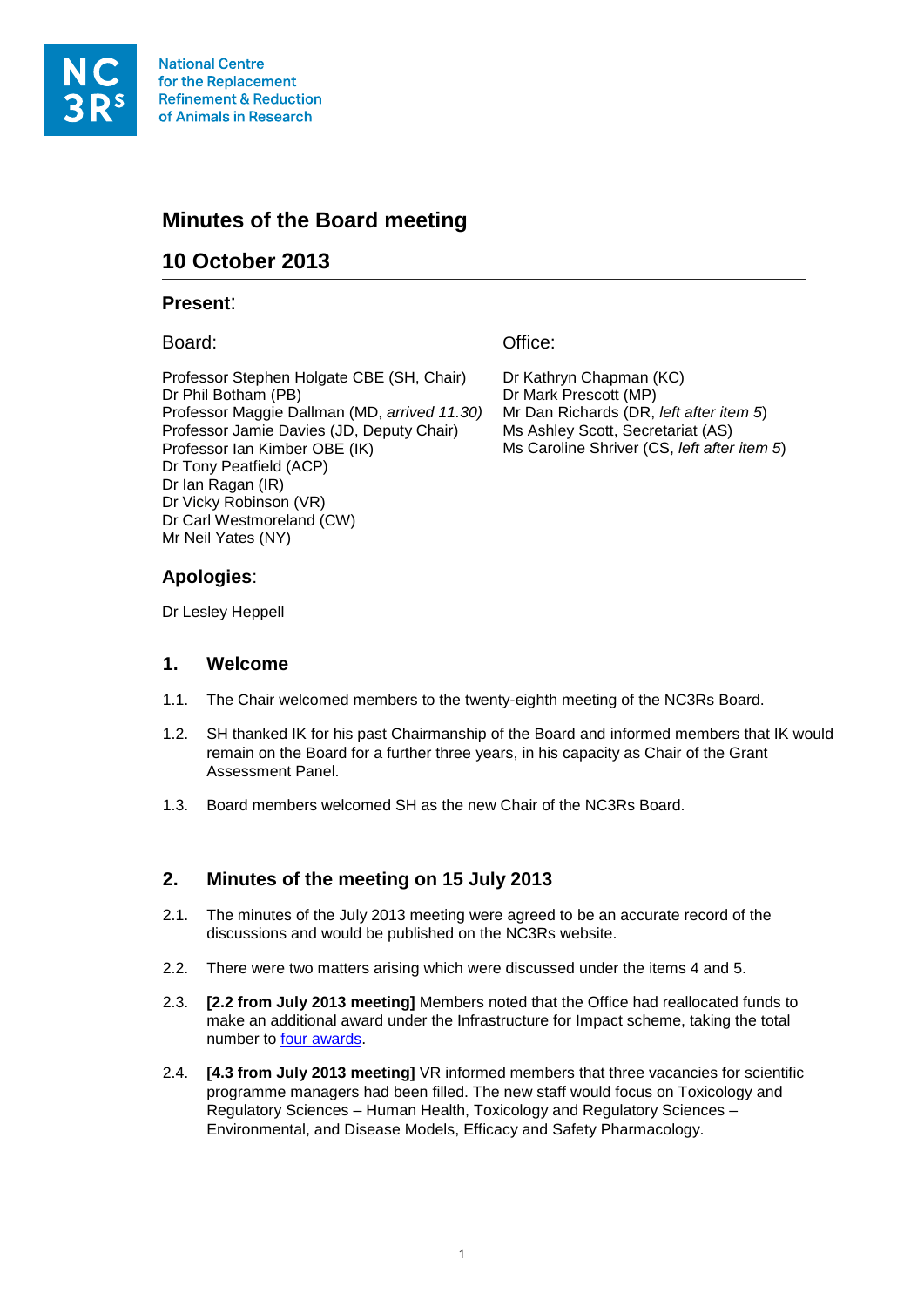# **3. Summary of activities**

- 3.1. Members noted progress with a range of activities:
	- **Programmes and planning of workshops and symposia;**
	- The number of applications received for the 2013 Studentship Scheme and the Strategic Call on ['Imaging Technology Development for the 3Rs';](http://www.nc3rs.org.uk/page.asp?id=1972)
	- The call to universities to endorse the [ARRIVE](http://www.nc3rs.org.uk/page.asp?id=1357) guidelines on reporting animal research;
	- Establishment of a working group to evaluate the effect of age on study outcome for a variety of rodent models of efficacy and safety.
- 3.2. Members noted that preparations for the [2013 3Rs Prize](http://www.nc3rs.org.uk/page.asp?id=1897) were underway. The Call for applications would be announced in October 2013.
- 3.3. Members noted progress with CRACK IT including:
	- Launch of the [five CRACK IT Challenges for the 2013](http://www.crackit.org.uk/crack/2013/2013_challenges) call covering Alzheimer's disease, kidney toxicity, cardiac contractility, asthma research and development, and infectious disease modelling;
	- Funding secured for the 2013 CRACK IT Challenges competition from the Technology Strategy [Board \(TSB\)](https://www.innovateuk.org/) and [Alzheimer's Research UK;](http://www.alzheimersresearchuk.org/)
	- Award of three **CRACK IT Solutions** grants.

### **4. Updates**

#### **4.1. [Item 7.3 from July 2013 meeting] NC3Rs/Technology Strategy Board Collaboration (TSB)**

- 4.1.1. KC informed Board members that the NC3Rs had held two joint workshops with the TSB in July and August. The aim of the workshops was to establish the extent to which emerging non-animal technologies are ready to be used in academia and industry, and how to accelerate their commercial availability.
- 4.1.2. Members were informed that as a result of discussions at the workshops non-animal technologies had been selected as one of two themes for the TSB '*Emerging technologies and industries'*  competition. Up to £4m of funding (from the NC3Rs, TSB, the Biotechnology and Biological Sciences Research Council (BBSRC), the Engineering and Physical Sciences Research Council (EPSRC) and the Defence Science and Technology Laboratory (DSTL)) would be made available for feasibility studies into how non-animal technologies can be further developed and applied to improve product development across a range of industries.
- 4.1.3. Members were informed that a series of [networking and partnering workshops](http://www.nc3rs.org.uk/page.asp?id=2009) would be organised in December and January to build consortia to enter the competition.
- 4.1.4. VR thanked IR, IK, CW and JD for their contributions at the July and August workshops.
- 4.1.5. Members noted and thanked KC for all of her hard work on this new initiative.

#### **4.2. Coalition pledge to work to reduce the use of animals**

4.2.1. VR updated the Board on recent activities and delivery of the pledge, including meetings with ministers and written updates on NC3Rs activities.